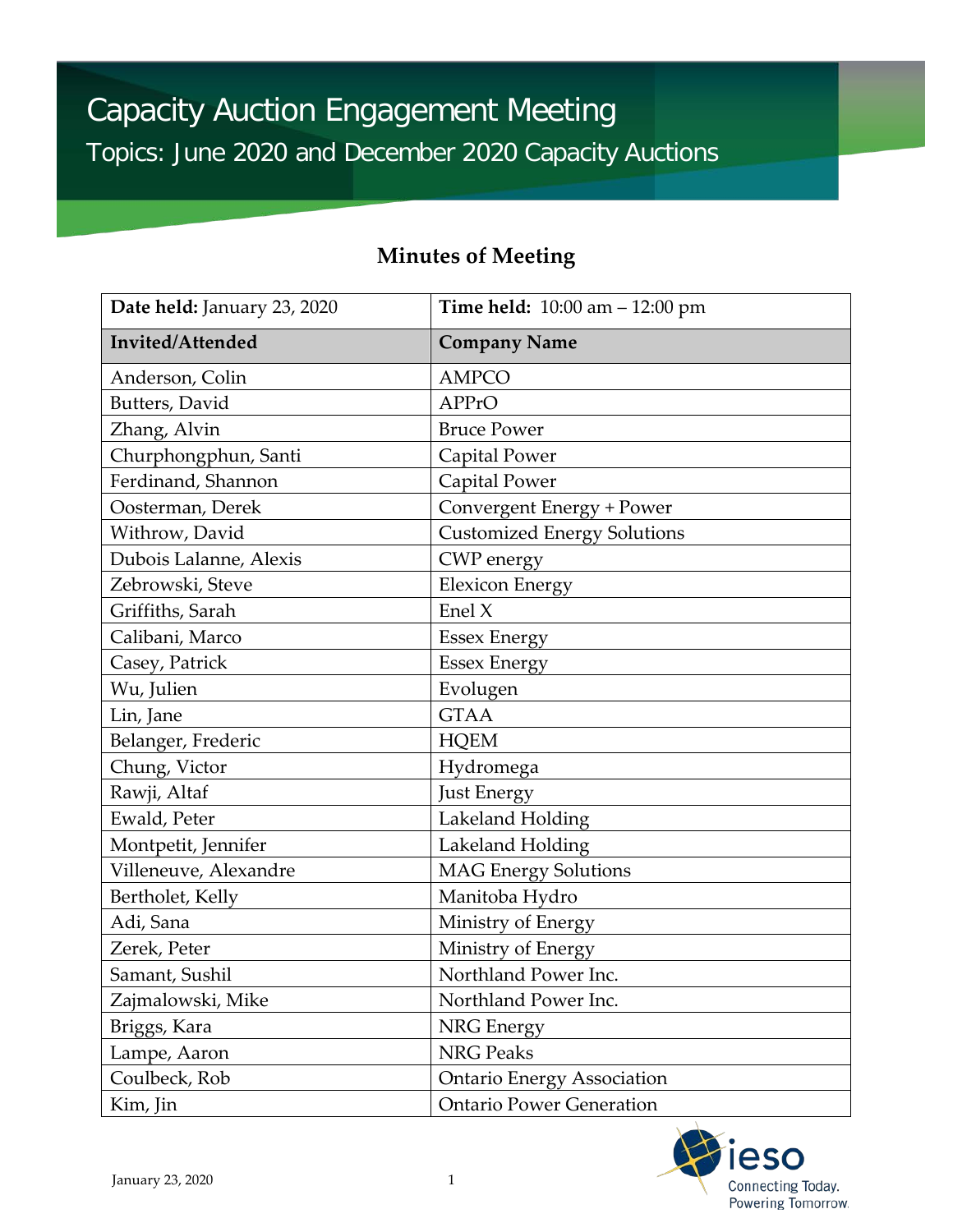| Simmons, Sarah                                                              | Power Advisory LLC                |
|-----------------------------------------------------------------------------|-----------------------------------|
| McKenzie, Kim                                                               | Power Workers Union               |
| Laflamme, Serge                                                             | Rayonier Advanced Materials       |
| Bhuiyan, Faruk                                                              | Rodan Energy Solutions            |
| Forsyth, Dave                                                               | Rodan Energy Solutions            |
| Zurbuchen, Lukas                                                            | Stelco                            |
| Tzolov, Marty                                                               | <b>Strategic Policy Economics</b> |
| Hiltz, Bonnie                                                               | <b>Sussex Strategy Group</b>      |
| Kuntz, Margaret                                                             | <b>TC</b> Energy                  |
| Marzoughi, Rei                                                              | Toronto Hydro                     |
| Grav, Jorgen                                                                | Voltus                            |
| Jayapalan, Jennifer                                                         | Workbench Corp                    |
| Sears, Heather                                                              | Workbench Corp                    |
| Scribe: Julie Switalski, IESO                                               |                                   |
| Please report any corrections, additions or deletions to engagement@ieso.ca |                                   |

## **Introduction – Jason Grbavac, IESO**

The IESO welcomed the participants and provided an overview of the agenda and how participants are able to ask questions throughout the session.

## **Opening Remarks and June 2020 Capacity Auction– David Short, IESO**

 The IESO thanked participants for their feedback and continual interest in this engagement. implementation of the capacity auction as Jessica Tang has moved to the Market Renewal David Short announced a change to the project team, Vipul Agrawal will be responsible for energy project.

The IESO summarized the stakeholder feedback received from the December  $6<sup>th</sup>$  meeting and the next steps for the Market Rules (MR) and Market Manuals (MM) for the June 2020 Auction. Also, a versioning strategy for the MR / MM was discussed. The MR and MM will be presented to the Technical Panel on February 4<sup>th</sup>.

 concern is the need to ensure the changes initiated by the DRWG engagement will be enabled A participant commented that while market participants appreciate the need for certainty, one before the June 2020 auction.

*Thank you. The energy payment engagement is active and ongoing. The Capacity Auction project will continue to work closely with the DRWG, including the incorporation of changes to DR participation into the applicable Market Manuals for future auctions.* 

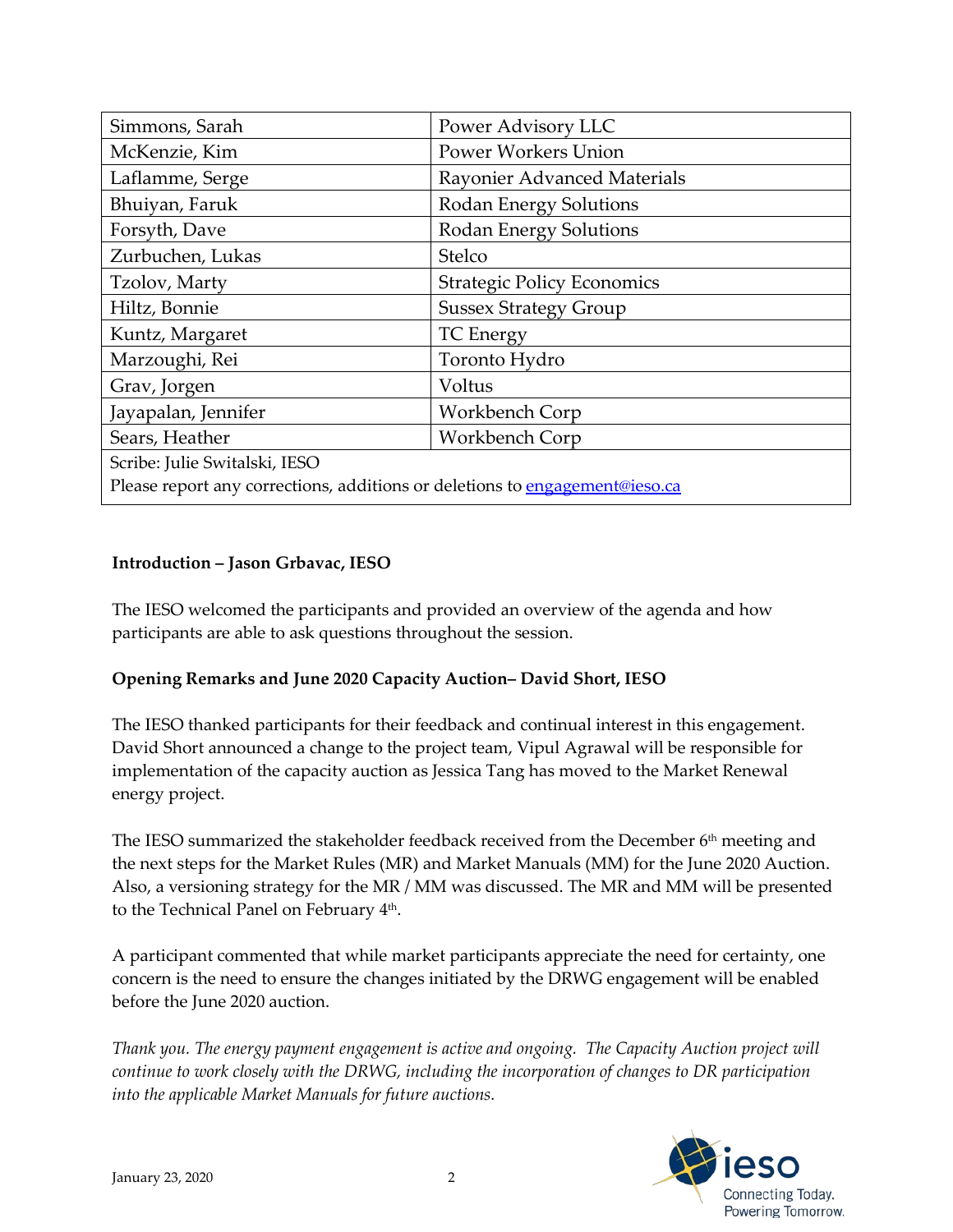pending and should be published by the end of the week (January 24). The IESO also mentioned that the OEB decision on the AMPCO market rule challenge is still

# **December 2020 Design Features – Dina Shoukri, Nino Vakhtangishvili, Ambrose Yung, IESO**

 Participation with Resource-backed Imports and Self-Schedulers, 2) Market Power Mitigation – The IESO presented on the following December 2020 design features: 1) Broadening Default Offer Cap, and 3) Auction Mechanics.

 A participant asked whether resource-backed imports from all markets are eligible to participate?

 *All interconnected neighbours to Ontario are eligible to participate.* 

 A participant asked the IESO to explain how the import allowance limit will be increasing from 80 MW to 200 MW for the December 2020 auction.

 *The import allowance limit will be increasing from 80 MW to 200 MW to account for new resources coming into the auction.* 

 A participant, referencing slide 8's statement that resources have to provide injection equal or greater than their capacity obligation when given a two-hour notice, how would this apply to resources who need more than two hours?

 *The IESO encourages stakeholders to submit feedback about different types of resources and the types of notices which would be feasible.* 

A participant asked if there is an update on Michigan and New York agreement?

*Discussions with jurisdictions on resource-backed imports are ongoing.* 

 A participant asked if there is a signed Memo of Understanding (MOU) between New York and Ontario?

*There is not a signed agreement at this time; however, discussions with New York continue.* 

A participant asked about the impact of not having a signed MOU in place.

 *There must be an agreement, though the nature of that agreement is not necessarily an MOU*.

A participant asked about the default offer cap?